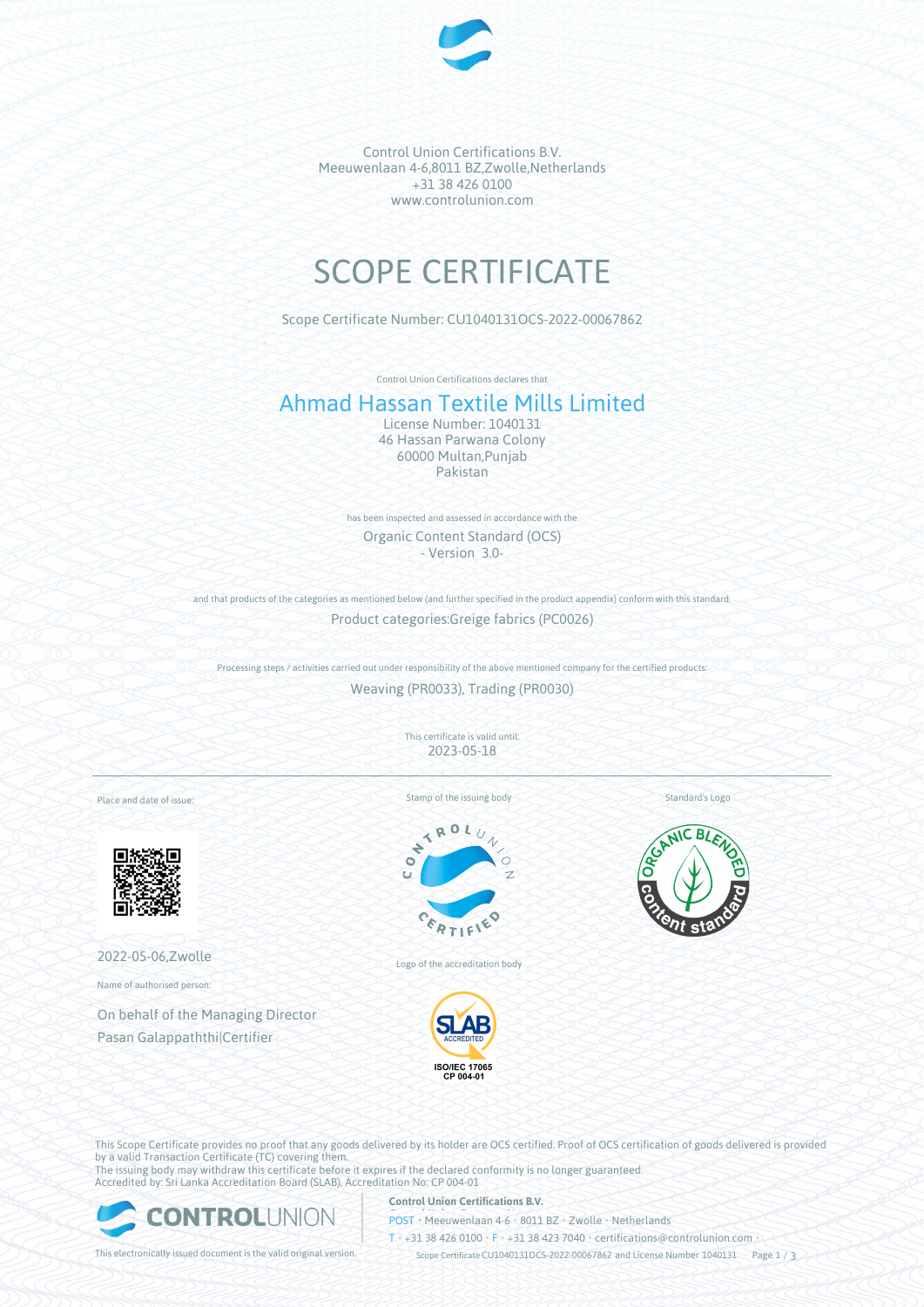

Control Union Certifications B.V. Meeuwenlaan 4-6,8011 BZ,Zwolle,Netherlands +31 38 426 0100 www.controlunion.com

**Ahmad Hassan Textile Mills Limited Organic Content Standard (OCS)**

## Products Appendix to Certificate no. CU1040131OCS-2022-00067862

In specific the certificate covers the following products:

| <b>Product category</b> | <b>Product details</b>                         | <b>Material composition</b>     | Label grade        |
|-------------------------|------------------------------------------------|---------------------------------|--------------------|
|                         | Greige fabrics (PC0026) Woven fabrics (PD0059) | 62.0% Organic Cotton (RM0104)   | <b>OCS Blended</b> |
|                         |                                                | 2.0%Elastane (Spandex) (RM0160) |                    |
|                         |                                                | 36.0%Cotton (RM0102)            |                    |

Products made with Recycled fibers are also certified to the Global Recycled Standard or Recycled Claimed Standard.

Place and date of issue:



2022-05-06,Zwolle

Name of authorised person:

On behalf of the Managing Director Pasan Galappaththi|Certifier





Standard's logo

Logo of the accreditation body